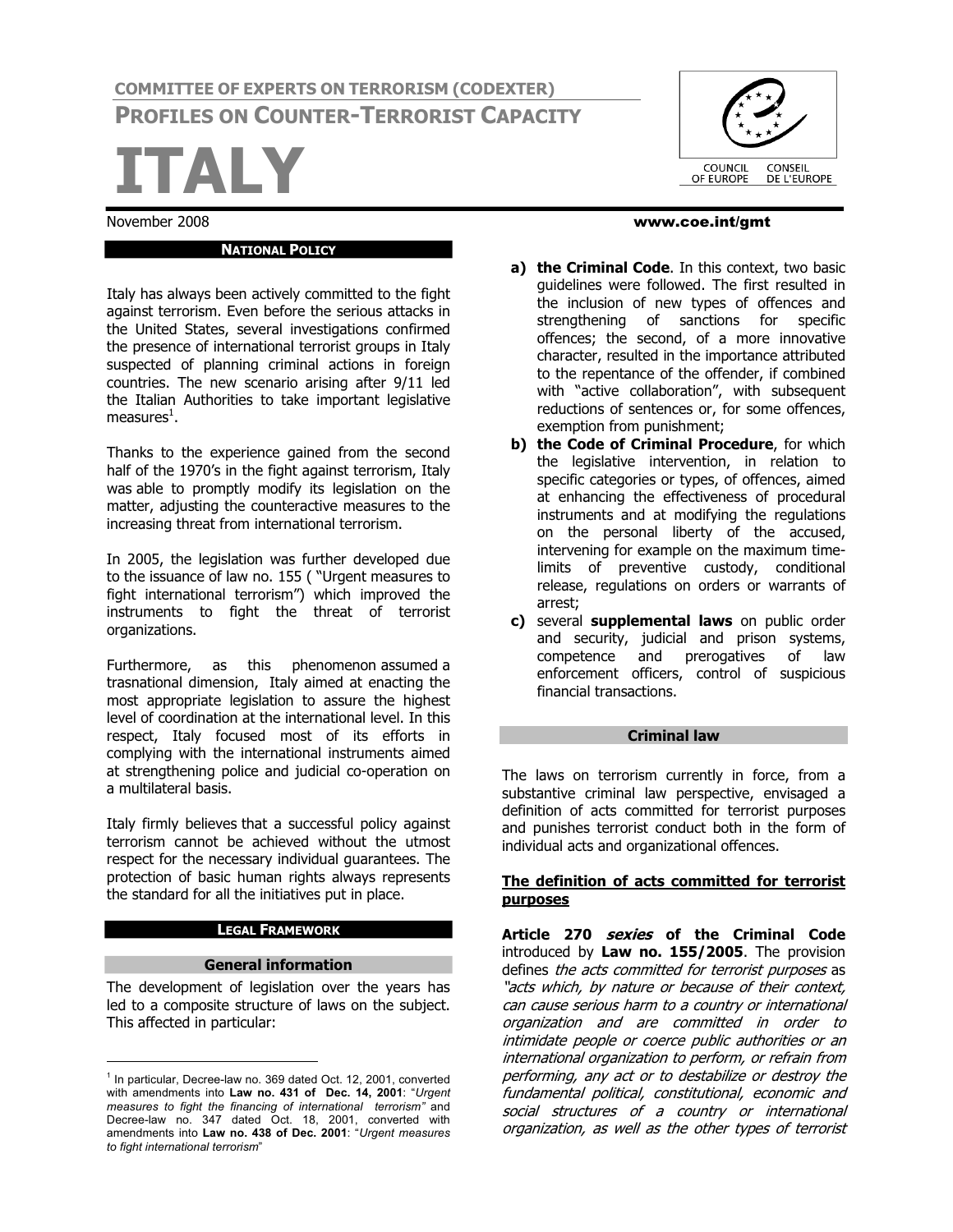conduct or carried out for terrorist purposes as conduct or carried out for terrorist purposes as<br>provided for by conventions or other international conduct or carried out f<br>provided for by conventio<br>laws binding on Italy".

## **Individual terrorist acts**

In this regard, the Italian legal system is twofold. The **Criminal Code** punishes specific types of terrorist offences; apart from these provisions, **article 1 Law no L. 15/1980** provides for aggravating circumstances in cases where a crime is carried out for the purposes of terrorism.

Specific types of offences provided for by the Criminal Code:

**Article <sup>270</sup> ter of the Criminal Code, introduced** by **Law no. 438/ 2001,** punishes, to a **Article 270** *ter* **of the Criminal Code,<br>introduced** by **Law no. 438/ 2001,** punishes, to a<br>lesser extent, "*anyone who, apart from cases of*<br>complicity in the crime or aiding and abotting gives **introduced** by **Law no. 438/ 2001,** punishes, to a<br>lesser extent, "*anyone who, apart from cases of*<br>*complicity in the crime or aiding and abetting, gives*<br>shelter, food, bespitality, means of transport or lesser extent, "anyone who, apart from cases of<br>complicity in the crime or aiding and abetting, gives<br>shelter, food, hospitality, means of transport or<br>communication" to participants in the associations shelter, food, hospitality, means of transport or<br>communication" to participants in the associations mentioned under Articles 270 and 270 bis". The aim was to punish those forms of "solidarity" which are in practice a "logistic support" for the so-called "operational elements" of terrorist organizations.

**Article <sup>270</sup> quater of the Criminal Code** (Recruiting for terrorist ends, including international terrorism) introduced by **Law no. 155/2005**. The (Recruiting for terrorist ends, including international<br>terrorism) introduced by **Law no. 155/2005**. The<br>provision punishes the conduct of "*anyone who,*<br>avent for the cases mantioned under Article 270 provision punishes the conduct of "anyone who,<br>except for the cases mentioned under Article 270<br>bis, trains or otherwise gives instructions on how to except for the cases mentioned under Article 270 except for the cases mentioned under Article 270<br>bis, trains or otherwise gives instructions on how to<br>prepare or use explosive materials, firearms, or<br>other weapons, barmful or hazardous shomical or bis, trains or otherwise gives instructions on how to<br>prepare or use explosive materials, firearms, or<br>other weapons, harmful or hazardous chemical or<br>bacterialegical substances, and all other techniques other weapons, harmful or hazardous chemical or bacteriological substances, and all other techniques or methods to commit acts of violence or sabotage of essential public services for the purposes of<br>terrorism, even if directed against a foreign State, an<br>international institution or organization''. terrorism, even if directed against a foreign State, an

**Article <sup>270</sup> quinquies of the Criminal Code** (training for acts of terrorism, including international terrorism) introduced by **Law no. 155/2005**. The (training for acts of terrorism, including international<br>terrorism) introduced by **Law no. 155/2005**. The<br>provision punishes the conduct of "*anyone who,*<br>avent for the cases mantioned under Article 270 provision punishes the conduct of "anyone who, except for the cases mentioned under Article 270 provision punishes the conduct of "*anyone who,*<br>except for the cases mentioned under Article 270<br>bis, trains or otherwise gives instructions on how to<br>pregage or use explosive materials, firearms, or except for the cases mentioned under Article 270<br>bis, trains or otherwise gives instructions on how to<br>prepare or use explosive materials, firearms, or<br>other weapons, barmful or hazardous shomical or prepare or use explosive materials, firearms, or<br>other weapons, harmful or hazardous chemical or prepare or use explosive materials, firearms, or<br>other weapons, harmful or hazardous chemical or<br>bacteriological substances, and all other techniques<br>er methods to commit acts of violonse er sabetase other weapons, harmful or hazardous chemical or<br>bacteriological substances, and all other techniques<br>or methods to commit acts of violence or sabotage<br>of essential public servises for the nurnesse of or methods to commit acts of violence or sabotage<br>of essential public services for the purposes of<br>terrorism, even if directed against a foreign State, an of essential public services for the purposes of of essential public services for the purposes of<br>terrorism, even if directed against a foreign State, an<br>international institution or organization". Punishment<br>of the trainee is also provided for of the trainee is also provided for.

**Article 414 of the Criminal Code** explicitly punishes the instigation of and incitement to commit terrorist crimes.

**Article <sup>497</sup> bis of the Code of Criminal procedure** introduced by **Law no. 155/2005**. The provision deals with the offence of **possession and making of false ID documents.**

**Article 280 of the Criminal Code** deals with an independent offence: "attacks for terrorist or **Article 280 of the Criminal Code** deals with an<br>independent offence: "*attacks for terrorist or*<br>*subversive purposes"* upon "*a persons life or*<br>integrity" the nunishment varies depending on the ndependent offence: "*attacks for terrorist or*<br>*subversive purposes"* upon "*a persons life or*<br>*integrity"*, the punishment varies depending on the<br>offects (doath vary serious injury or serious injury) effects (death, very serious injury or serious injury) integrity", the punishment varies depending on the<br>effects (death, very serious injury or serious injury)<br>and the conduct directed against "*persons exercising*<br>functions in the judicial or pricen field or exercising effects (death, very serious injury or serious injury)<br>and the conduct directed against "*persons exercising<br>functions in the judicial or prison field or exercising*<br>law, enfercement, functions" is considered as an functions in the judicial or prison field or exercising<br>law enforcement functions" is considered as an aggravating circumstance.

**Article <sup>289</sup> bis of the Criminal Code** deals with the offence of kidnapping for purposes of terrorism or for subversion of the democratic order, differentiating this offence from the "ordinary" offence of kidnapping for ransom. It was added by Decree-law no.59 dated March 21, 1978, converted into law no. 191 of March 18, 1978, issued after the kidnapping and subsequent murder of an important Italian politician committed by a subversive group. Although this type of offence is not frequent anymore in Italy, it deserves to be mentioned because it introduced in the Criminal Code the word anymore in Italy, it deserves to be mentioned<br>because it introduced in the Criminal Code-the word<br>"terrorism" and the first reward measure [*misura* because it introduced in the Criminal Code the word<br>"terrorism" and the first reward measure [*misura*<br>*premiale*] consisting in a reduction of sentence for<br>these who shaving participated in the offense those who, having participated in the offence, dissociated themselves from the other offenders, helping to facilitate the release of the kidnapped person. This precedent was the starting point of a criminal policy strategy, based on the granting of benefits to those who renounced terrorism.

**Article 1 of Law no 15/1980** provides for an increase of punishment by half for all the offences committed for terrorist purposes. This aggravating circumstance may in principle be applied to all the offences established by the legislator except when the circumstance is the constituent element of the offence (as is the case of the specific offences mentioned in the Criminal Code and specified below)

### **Organizational offence**

**Article <sup>270</sup> bis of the Criminal Code,** modified by **law no. 438/2001,** punishes anyone who **Article 270** *bis* **of the Criminal Code,** modified<br>by **law no. 438/2001,** punishes anyone who<br>promotes, sets up, organizes, manages or finances"<br>preceptitions whose nurpose is to commit acts of by **law no. 438/2001,** punishes anyone who<br>"promotes, sets up, organizes, manages or finances"<br>associations whose purpose is to commit acts of<br>violance for **terrariet ands** or for subversion of the associations whose purpose is to commit acts of violence for **terrorist ends** or for subversion of the democratic order". Obviously, criminal responsibility of those who simply "participate" in those associations is also provided for.

### **Responsibility of legal persons**

It is also relevant to note that under Article 25 quater of **the Law 231/2001** a form of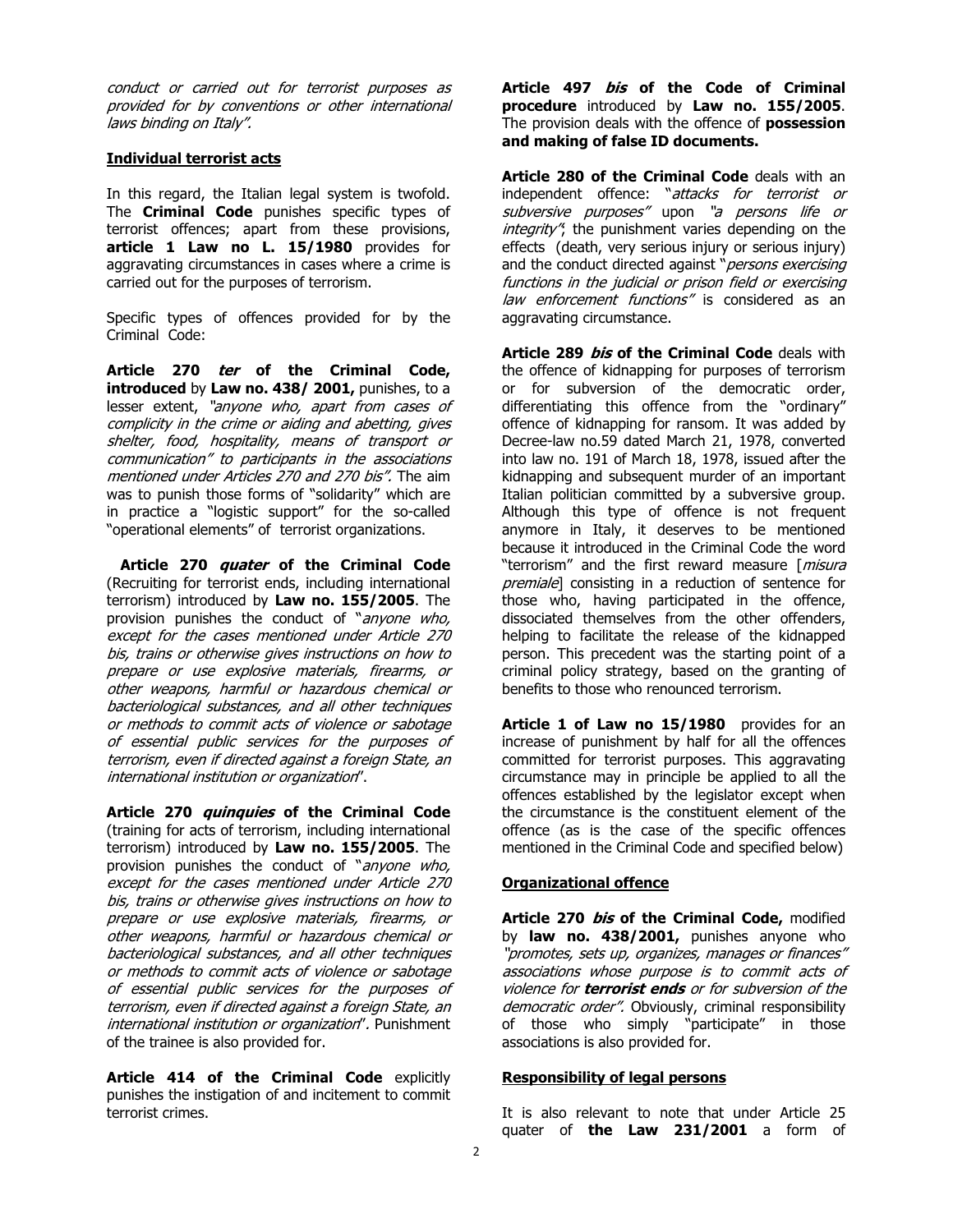responsibility of legal persons for all the crimes committed with terrorism purposes was introduced as envisaged by the Criminal Code and the supplemental laws.

# **Jurisdiction**

This issue is regulated by Article 6 et seq., of the **Criminal Code**. Italy exercises jurisdiction when a crime has been committed - even partially - in the territory of the State (Article 6 of the Criminal Code). Regarding the crimes committed outside the territory of the country the exercise of Jurisdiction is still possible:

- when the crime has been committed against Italy (Article 7 of the Criminal Code);
- when the crime has been committed by a citizen and is punished with the minimum of three years of jail or in case of request by the Ministry of Justice (Article 9 of the Criminal Code);
- when the crime has been committed by a non national against a national and is punished with the minimum of one year of jail;
- in all the other cases, only if there is a request by the Ministry of Justice and: (i) the non national has been found in Italy and (ii) the crime is punished with the minimum of three years of jail and (iii) the extradition has not been accepted by the requesting State or has not been authorized.

### **Confiscation and forfeiture**

Under Article 240 of the Criminal Code, after a conviction, a Judge may confiscate everything that was used in order to commit the crime punished, the same happens for the profits of a crime. Under the same provision a Judge is obliged to confiscate things, the manufacture, use, sale or possession of which constitutes a crime.

Furthermore, in order to implement Resolution 1373, the power of preventive seizure and confiscation of mafia assets was extended to persons suspected of national and international terrorism and therefore allows for confiscation to be ordered outside of criminal proceedings. Assets are witheld until evidence is provided that they have a licit origin and are definitively forfeited within one year.

#### **Procedural Rules**

Under the Italian law, persons suspected of terrorist crimes enjoy the same rule of procedure and the same procedural guarantees as for other common crimes. Furthermore, considering the particular nature of the crime, Italy enacted mainly preventive legislation with more invasive investigative methods

analogous to those put in place in the fight against analogous to those put in place in the figl<br>m*afia* and other forms of organized crimes.

The **Code of Criminal Procedure** provides that The **Code of Criminal Procedure** provides that<br>(Article 380) **arrest in** *flagrante delicto* is<br>mandatory for *offences committed for purposes of* (Article 380) **arrest in** *flagrante delicto* is<br>mandatory for *offences committed for purposes of*<br>*terrorism or subversion of the democratic order.* mandatory for *offences committed for purposes of*<br>*terrorism or subversion of the democratic order,<br>which are punished with a term of imprisonment of*<br>5 to 10 yazr<sup>ay</sup> terrorism or sub<br>which are punish<br>5 to 10 years".

Article <sup>13</sup> of the **Law no. 155/2005** introduced **new provisions on arrest and police detention** Article 13 of the **Law no. 155/2005** introduced<br> **new provisions on arrest and police detention**<br>
(). It provides for discretionary arrest in *flagrante*<br>
deligte (Article 281 of the Code of Criminal (). It provides for discretionary arrest in *flagrante delicto* (Article 381 of the Code of Criminal Procedure) for the offence set out in Article 497 bis (making, possessing or using a false ID document and detention of a person suspected of having committed an offence - (article 384 of the Code of and detention of a person suspected of having<br>committed an offence - (article 384 of the Code of<br>Criminal Procedure), *committed for purposes of*<br>demostic or international terrerism or subversion of Criminal Procedure), committed for purposes of domestic or international terrorism, or subversion of the democratic order. Criminal investigation police shall proceed to detain a person when, because of specific elements such as possession of false ID documents, there is a well-founded risk of flight of the suspect, and it is not possible, in urgent cases, to wait for the order from the Public Prosecutor.

Article 4 para. 3 of the **Law no. 438/ 2001** empowers the Prosecutor or the Police to delay the pretrial custody ordered by the judge for preliminary investigation.

Lastly, parti**Law no. 438/2001** is also important because it sets up the office of the Anti-terrorism district Prosecutor and the relevant district judge for preliminary investigation [G.I.P.] and the judge for a preliminary hearing [G.U.P.].

### **Reward legislation [legislazione premiale]**

As to the already mentioned **"reward" legislation [legislazione premiale],** reference should also be made to the Decree-law no. 625, dated Dec. 15, 1979, converted into **Law no. 15 of Feb. 6, 1980,** which provides for:

a reduction of punishment for the so-called "**active repentance"** in cases where the a reduction of punishment for the so-called<br>"**active repentance"** in cases where the<br>person responsible for "*offences committed* **"active repentance"** in cases where the<br>person responsible for "*offences committed*<br>for *purposes of terrorism or subversion of*<br>the democratic erder without projudice to for purposes of terrorism or subversion of<br>the democratic order, without prejudice to<br>what is set out in Art. 289-bis of the Criminal the democratic order, without prejudice to the democratic order, without prejudice to<br>what is set out in Art. 289-bis of the Criminal<br>Code ", "dissociating himself from the<br>othere", "endeavours to provent additional what is set out in Art. 289-bis of the Criminal<br>Code ", "dissociating himself from the<br>others", "endeavours to prevent additional<br>consequences of the criminal activity or others", "endeavours to prevent additional<br>consequences of the criminal activity, or others", "endeavours to prevent additional<br>consequences of the criminal activity, or<br>concretely helps the judicial and police<br>authorities aathor desisive evidence to find consequences of the criminal activity, or<br>concretely helps the judicial and police<br>authorities gather decisive evidence to find<br>er-arrect accomplices" (Article 4) authorities gather decisive evidence to find<br>or arrest accomplices" (Article 4);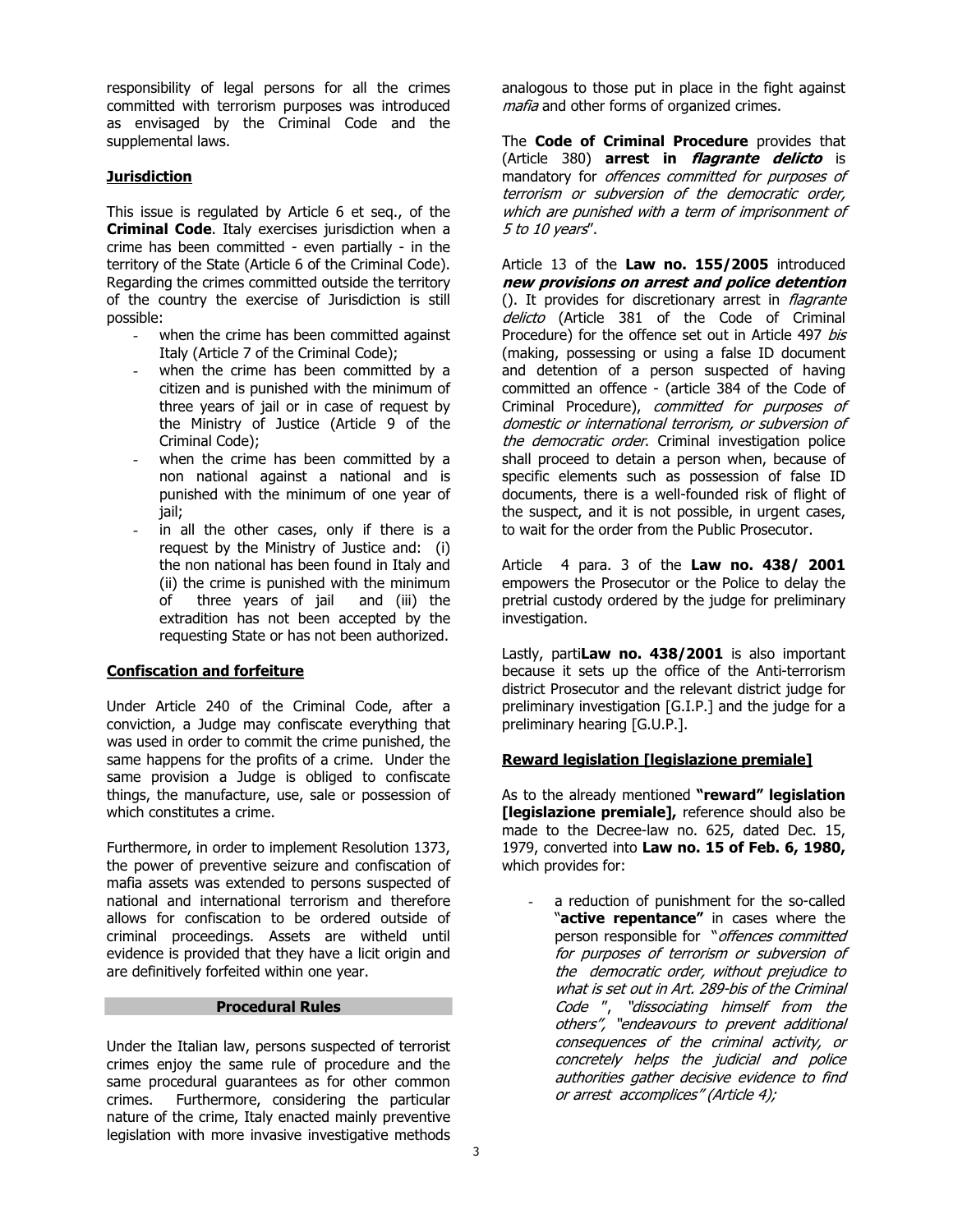exemption from punishment of the "*culprit*<br>for an affance committed for nurneces of exemption from punishment of the "*culprit*<br>for an offence committed for purposes of<br>terrerism ar subversion of the democratic for an offence committed for purposes of<br>terrorism or subversion of the democratic for an offence committed for purposes of<br>terrorism or subversion of the democratic<br>order, who voluntarily prevents the event<br>and gives desigive avidence for the presise terrorism or subversion of the democratic<br>order, who voluntarily prevents the event<br>and gives decisive evidence for the precise<br>reconstruction of the fact and the leation of and gives decisive evidence for the precise<br>reconstruction of the fact and the location of possible accomplices" (Article 5).

The same approach is also followed by other provisions, such as:

- 1) **Law no. 304 of May 29, 1982**, which provides for:
	- **-** exemption from punishment for those who, having committed only offences related to their belonging those who, having committed only<br>offences related to their belonging<br>to a criminal organization [*reati* offences related to their belonging<br>to a criminal organization [*reat.*<br>*associativi*], withdraw from the agreement, or withdraw from the organization or from the terrorist group or determine the dissolution of the organization or group;
	- **-** punishability in the case of attacks and attempted attacks, if the perpetrators behave in such a manner as to prevent the event or supply evidence necessary for the exact reconstruction of the facts and to identify any accomplice;
	- **-** the granting of extenuating circumstances to persons charged with terrorist crimes who, before the conviction, not only withdraw from the subversive organizations, but make a full confession of the offences committed and effectively cooperate to annul or mitigate the consequences deriving from such crimes, or to prevent the perpetration of other related types of criminal conduct;
	- **-** the granting of extenuating circumstances to persons charged with terrorist crimes who, besides having dissociated themselves from the criminal association and confessed the offences committed, effectively cooperate with the judicial authorities in gathering decisive evidence to identify and apprehend the perpetrators of terrorist acts, or to find elements useful for the reconstruction of the facts and to identify the persons responsible for such facts;

2) **Law no. 34/1987**, which provides for a reduction of penalty for terrorist crimes or the subversion of the constitutional order for those who, having been charged with, or sentenced for, offences committed for purposes of terrorism or subversion of the constitutional order, have once and for all abandoned the organization or the terrorist or subversive movement they belonged to.

3) Article 2 **of the the Law no 155/2005** 3) Article 2 **of the the Law no 155/2005**<br>provided for the possibility to issue "*permits for* 3) Article 2 **of the the Law no 155/2005**<br>provided for the possibility to issue "*permits for*<br>**investigation purposes**" (Article 2) when, "*in the* **investigation purposes**" (Article 2) when, "*in the course of police operations, investigations or proceedings relating to crimes committed for* course of police operations, investigations or purposes of terrorism, including international proceedings relating to crimes committed for<br>purposes of terrorism, including international<br>terrorism, or-subversion-of-the-democratic-order, it<br>subversion of the-democratic-order, it purposes of terrorism, including international<br>terrorism, or-subversion-of-the-democratic-order, it<br>is necessary to ensure the-foreigner's-permanence<br>on the-territory of the-State'' for his "cooporation" is necessary to ensure the foreigner's permanence<br>on the territory of the State" for his "cooperation"<br>with the investigators.

### **Investigative methods**

Among counteractive measures, which proved to be effective in the fight against terrorism, there are also specific investigation measures to combat this phenomenon.

Article 4 of the **Law no. 152** dated **May 22, 1975**, Article 4 of the **Law no. 152** dated **May 22, 1975**,<br>empowers "Criminal investigation police and law<br>enforcement officers to immodiately carry out empowers "Criminal investigation police and law<br>enforcement officers to immediately carry out empowers *``Criminal investigation police and law*<br>*enforcement officers to immediately carry out<br>searches on the spot, in exceptionally urgent and<br>pecessary sases when the judicial authority has not* enforcement officers to immediately carry out<br>searches **on the spot**, in exceptionally urgent and<br>necessary cases, when the judicial authority has not<br>anough time to iccuo a maasure, only in erder to necessary cases, when the judicial authority has not<br>enough time to issue a measure, only in order to necessary cases, when the judicial authority has not<br>enough time to issue a measure, only in order to<br>ascertain the possible possession of arms, explosives<br>and tools for burglary on porcons whose attitude enough time to issue a measure, only in order to<br>ascertain the possible possession of arms, explosives<br>and tools for burglary, on persons whose attitude<br>and presence den't seem to be justifiable in relation and tools for burglary, on persons whose attitude<br>and presence don't seem to be justifiable in relation and tools for burglary, on persons whose attitude<br>and presence don't seem to be justifiable in relation<br>to specific and factual circumstances of time and<br>place". The search may be sarried aut also an the and presence don't seem to be justifiable in relation<br>to specific and factual circumstances of time and<br>place". The search may be carried out also on the means of transport used by the suspects.

Article 11 of the **Law no. 191/1978** "**Police detention for identification purposes**", Article 11 of the **Law no. 191/1978 "Police<br><b>detention for identification purposes",**<br>empowers "*police officers and agents"* to **detention for identification purposes",**<br>empowers "*police officers and agents*" to<br>"*accompany to their premises those who, upon*<br>request refuse to give their identification data and empowers "*police officers and agents"* to<br>'*accompany to their premises those who, upon<br>request, refuse to give their identification data and<br>hold them there for the time necessary for their* accompany to their premises those who, upon<br>request, refuse to give their identification data and<br>hold them there for the time necessary for their<br>identification, and in any sase for a neried net hold them there for the time necessary for their<br>identification, and, in any case, for a period not exceeding 24 hours". The same provision is applicable "when there are sufficient elements to<br>think the personal details or the identification papers<br>given are false". think the personal details or the identification papers

Article 12 of the **Law no. 191/1978** the so-called "**notice of transfer of buildings**", aims at making it difficult for members of terrorist organizations to "**notice of transfer of buildings**", aims at making<br>it difficult for members of terrorist organizations to<br>obtain safe "hideouts". It provides that "*those who* it difficult for members of terrorist organizations to<br>obtain safe "hideouts". It provides that "*those who*<br>*transfer ownership or possession of property, or in*<br>any other way allow others to use a hydding or a transfer ownership or possession of property, or in<br>any other way allow others to use a building, or a<br>part of it, for a period of time exceeding one month, any other way allow others to use a building, or a must inform the police local authority, within 48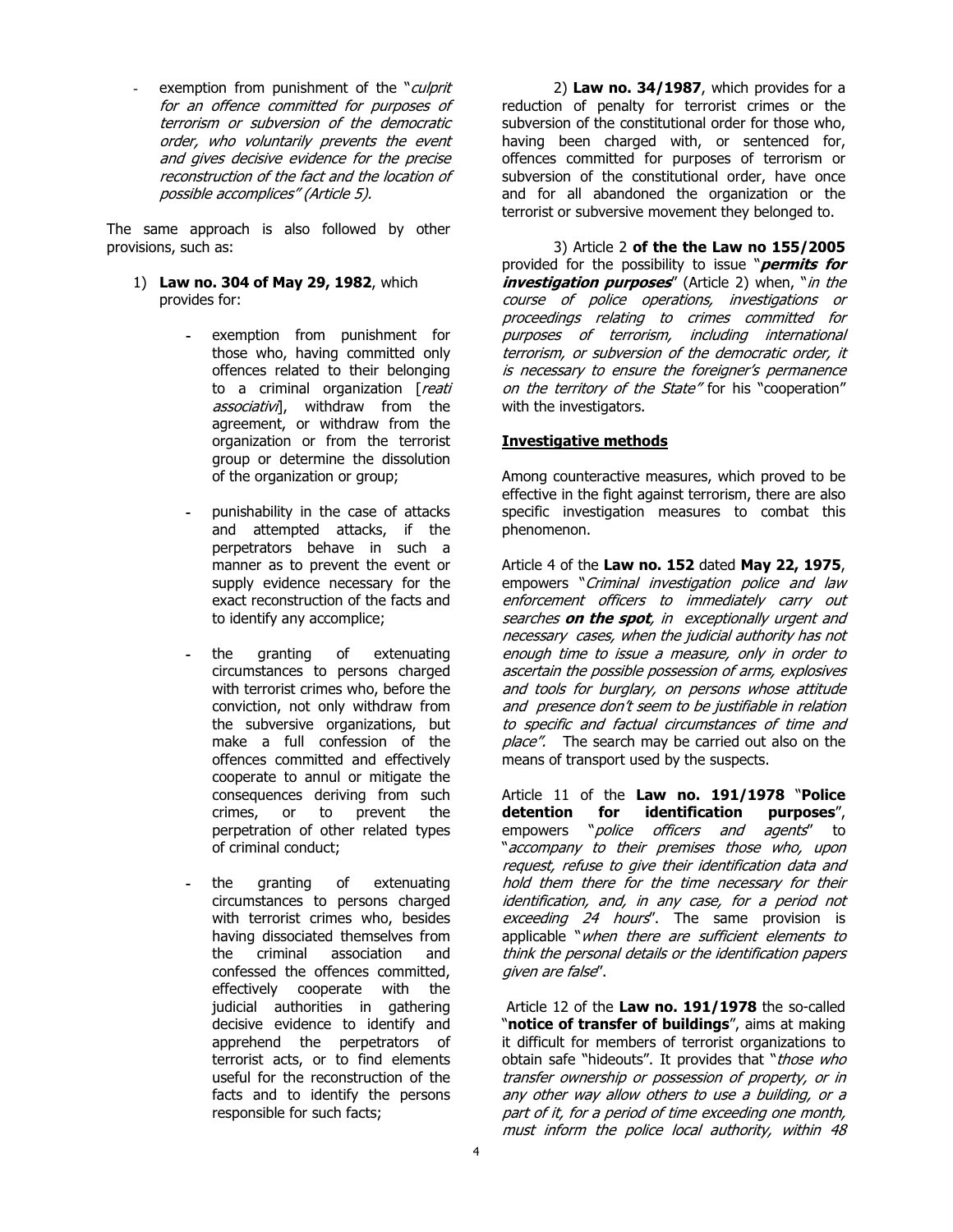hours of the passing of the property, of its precise hours of the passing of the property, of its precise<br>location, as well as of the personal details of the<br>buyer, the tenant or of the person who is going to hours of the passing of the property, of its precise<br>location, as well as of the personal details of the<br>buyer, the tenant or of the person who is going to<br>use the property and the details of the ID document location, as well as of the personal details of the<br>buyer, the tenant or of the person who is going to<br>use the property and the details of the ID document<br>to be asked to the person concerned" buyer, the tenant or of the person who .<br>use the property and the details of the ID<br>to be asked to the person concerned".

Article 25 of the **Law no. 356 dated Aug. 7,** 1992, provides that Criminal investigation police officers "may locally search buildings or blocks of buildings if they have good grounds for believing officers "may locally search buildings or blocks of<br>buildings if they have good grounds for believing<br>that there are arms, ammunition, or explosives or<br>that a fugitive from justice or an essance bidge buildings if they have good grounds for believing<br>that there are arms, ammunition, or explosives or<br>that a fugitive from justice or an escapee hides<br>there"in relation to serious offenses among which is that a fugitive from justice or an escapee hides there" in relation to serious offences among which is " offences for purposes of terrorism".

Article 3 of **Law no. 438/ 2001** grants the possibility of wiretaping even when there are only sufficient investigating leads, differently from the normal procedure where the threshold for the authorization is the presence of serious investigating leads.

Article 25 bis of **Law no. 356/1992,** modified by law no. 438/ 2001, authorizes police to conduct searches in a whole building or a block of buildings.

Article 9 of **Law no. 146/2006,** provides for the possibility of carrying out **undercover activities** Article 9 of **Law no. 146/2006,** provides for the<br>possibility of carrying out **undercover activities**<br>"*during specific police operations and, in any case,*<br>ank, in arder to act avidence concerning the possibility of carrying out **undercover activities**<br>"*during specific police operations and, in any case,<br>only in order to get evidence concerning the<br>offences committed for terrerist nurposes" with the* "during specific police operations and, in any case,<br>only in order to get evidence concerning the<br>offences committed for terrorist purposes" with the<br>support of auxiliatios support of auxiliaries.

Article 18-bis of **Law no. 354/1975**, as modified by Article 1 of Law no. 155/2005**,** provides for the Article 18-bis of **Law no. 354/1975**, as modified<br>by Article 1 of Law no. 155/2005**,** provides for the<br>possibility of conducting "*interviews for* **investigation purposes to combat terrorism**" in possibility of conducting "**interviews for<br>investigation-purposes-to-combat-terrorism**" in<br>order-to-get-from-prisoners "useful information-for-<br>prevention and-cuppression-of-offenses-committed **investigation purposes to combat terrorism**" in<br>order to get from prisoners "useful information for<br>prevention and suppression of offences committed<br>for purpose of terrorism, including international prevention and suppression of offences committed<br>for purposes of terrorism, including international terrorism". In particular urgent cases, certified by a measure taken by the Minister of the Interior (or delegated by him, the Chief of Police) it is possible to conduct the interview without prior authorization of the Minister of Justice (for prisoners, sentenced or accused persons) or that of the Public Prosecutor (for persons under investigation).

As to **personal identification, Article 349 of the Code of Criminal Procedure**, as modified by Article 10 of Law no  $155/2005^2$  provides for the possibility of taking, even coercively, biological samples (saliva or hair) from the person under investigation, after obtaining authorization from the Public Prosecutor.

[As to wiretapping, the legislation applicable to terrorist offences is particularly composite]

Article 6 of **law no. 438/ 2001** authorizes the use of electronic surveillance [intercettazioni ambientali] in order to seek out fugitives.

Article 266 of the implementing rules of the **Code of Criminal Procedure** deals with "**wiretapping and preventive communications surveillance**", Criminal Procedure deals with "wiretapping<br>and preventive communications surveillance",<br>as modified by Law no. 438/ 2001. "*The Minister* **and preventive communications surveillance",**<br>as modified by **Law no. 438/ 2001**. "*The Minister<br>of the Interior or, delegated by him, the heads of<br><i>the central services mentioned in Article 12 of Law* of the Interior or, delegated by him, the heads of<br>the central services mentioned in Article 12 of Law<br>no. 203 dated July 12, 1991, as well as the Chief of the central services mentioned in Article 12 of Law<br>no. 203 dated July 12, 1991, as well as the Chief of<br>Police or the provincial Commander of the<br>Carabiniari as of the Einangial Police chall request the no. 203 dated July 12, 1991, as well as the Chief of<br>Police or the provincial Commander of the<br>Carabinieri or of the Financial Police shall request the<br>State Presecutor at the court of the chief tourn of the Carabinieri or of the Financial Police shall request the<br>State Prosecutor at the court of the chief town of the Carabinieri or of the Financial Police shall request the<br>State Prosecutor at the court of the chief town of the<br>district where the person to be put under<br>survaillance lives ex. if it cannot be accertained of State Prosecutor at the court of the chief town of the<br>district where the person to be put under<br>surveillance lives or, if it cannot be ascertained, of<br>the district where results in the serve are read district where the person to be put under<br>surveillance-lives-or, if it-cannot-be-ascertained, of-<br>the-district-where-preventive-needs-have-emerged,<br>autheriation to wiretan communications surveillance lives or, if it cannot be ascertained, of<br>the district where preventive needs have emerged,<br>authorization to wiretap communications or<br>conversations also by maans of telematic systems. the district where preventive needs have emerged,<br>authorization to wiretap communications or<br>conversations, also by means of telematic systems,<br>as well. authorization to wiretap communications or<br>conversations, also-by-means-of-telematic-systems,<br>as well as to wiretap communications or<br>conversations-ossuring-among-the-narsons-present as well as to wiretap communications or<br>conversations occurring among the persons present, as well as to wiretap communications or<br>conversations\_occurring\_among\_the\_persons\_present,<br>even\_if these\_occur\_in\_places\_set\_out\_in\_Article\_614\_of<br>the\_Criminal\_Code\_urbon\_this\_is\_necessary\_to\_aather conversations occurring among the persons present,<br>even if these occur in places set out in Article 614 of<br>the Criminal Code, when this is necessary to gather<br>information, for the arguention of offenses under even if these occur in places set out in Article 614 of<br>the Criminal Code, when this is necessary to gather<br>information for the prevention of offences under<br>Article 407 para II subpara a) pas 4 and 51 para the Criminal Code, when this is necessary to gather<br>information for the prevention of offences under<br>Article 407, para. II, subpara. a) nos. 4 and 51 para.<br>2 bis of the Code". The Minister of the Interior may Article 407, para. II, subpara. a) nos. 4 and 51 para.<br>3 bis of the Code". The Minister of the Interior may also delegate the Director of the Antimafia Investigation Department for the offences under the also delegate the Director of the Antimafia<br>Investigation Department for the offences under the<br>latter article. "*The State Prosecutor, whenever there*<br>are alemants in the investigation that justify the latter article. "The State Prosecutor, whenever there<br>are elements in the investigation that justify the preventive activity, and if he/she deems it are elements in the investigation that justify the<br>preventive activity, and if he/she deems it<br>necessary, shall authorize wiretapping for a<br>maximum.period.of.40.days.which.may.he.oxtonded preventive activity, and if he/she deems it<br>necessary, shall authorize wiretapping for a<br>maximum-period-of-40-days, which-may-be-extended<br>for additional-periode-of-20-days where the-local necessary, shall authorize wiretapping for a<br>maximum-period-of-40-days, which-may-be-extended<br>for-additional-periods-of-20 days where the legal<br>promises are still-present. The Bublie presesuter maximum period of 40 days, which may be extended<br>for additional periods of 20 days where the legal<br>premises are still present. The Public prosecutor<br>shall give the autherization to an an with the premises are still present. The Public prosecutor shall give the authorization to go on with the<br>operations by a motivated decree in which the<br>reasons which made the continuation of operations operations by a motivated decree in which the pperations by a motivated decree in which the<br>reasons which made the continuation of operations<br>necessary must be clearly explained". "The elements<br>asthered through the preventive activities cannot be reasons which made the continuation of operations<br>necessary must be clearly explained". "The elements<br>gathered through the preventive activities cannot be<br>used in criminal preceedings over for necessary must be clearly explained". "The elements<br>gathered through the preventive activities <u>cannot be</u><br>used \_in\_\_criminal\_\_proceedings \_\_, \_\_except \_for<br>investigation\_nurneces\_\_In\_any\_case\_\_the\_aheve gathered through the preventive activities <u>cannot be</u><br>used \_in\_\_criminal\_\_proceedings\_\_,\_\_except\_\_for<br>investigation\_purposes.\_In\_any\_case,\_the\_above-<br>mentioned\_proventive.wiretanning\_activities\_and\_the investigation purposes. In any case, the above-<br>mentioned preventive wiretapping activities, and the investigation purposes. In any case, the above-<br>mentioned preventive wiretapping activities, and the<br>information gathered through these activities cannot<br>be mentioned in investigation reports as he the mentioned preventive wiretapping activities, and the<br>information gathered through these activities cannot<br>be mentioned in investigation reports or be the<br>subject of testimony, nor, otherwise disclosed" be mentioned in investigation reports or be the<br>subject of testimony, nor otherwise disclosed". Moreover, it must be said that these investigation activities, and the same rules of procedure, also Moreover, it must be said that these investigation<br>activities, and the same rules of procedure, also<br>apply to every "*useful piece of information of*<br>telecommunications aparators" (reference to the apply to every "useful piece of information of<br>telecommunications operators" (reference to the<br>acquisition of printouts and tracing of acquisition communications).

Article 4 of **Law no. 155/05** provides that the Prime Minister may delegate Information Services to Article 4 of **Law no. 155/05** provides that the<br>Prime Minister may delegate Information Services to<br>request the authorization to carry out **"preventive**<br>**phono urindaming"** whoos yout they are deemed **phone wiretapping"** whenever they are deemed

 $^{\rm 2}$  Artiche 10 of Law no. 155/2005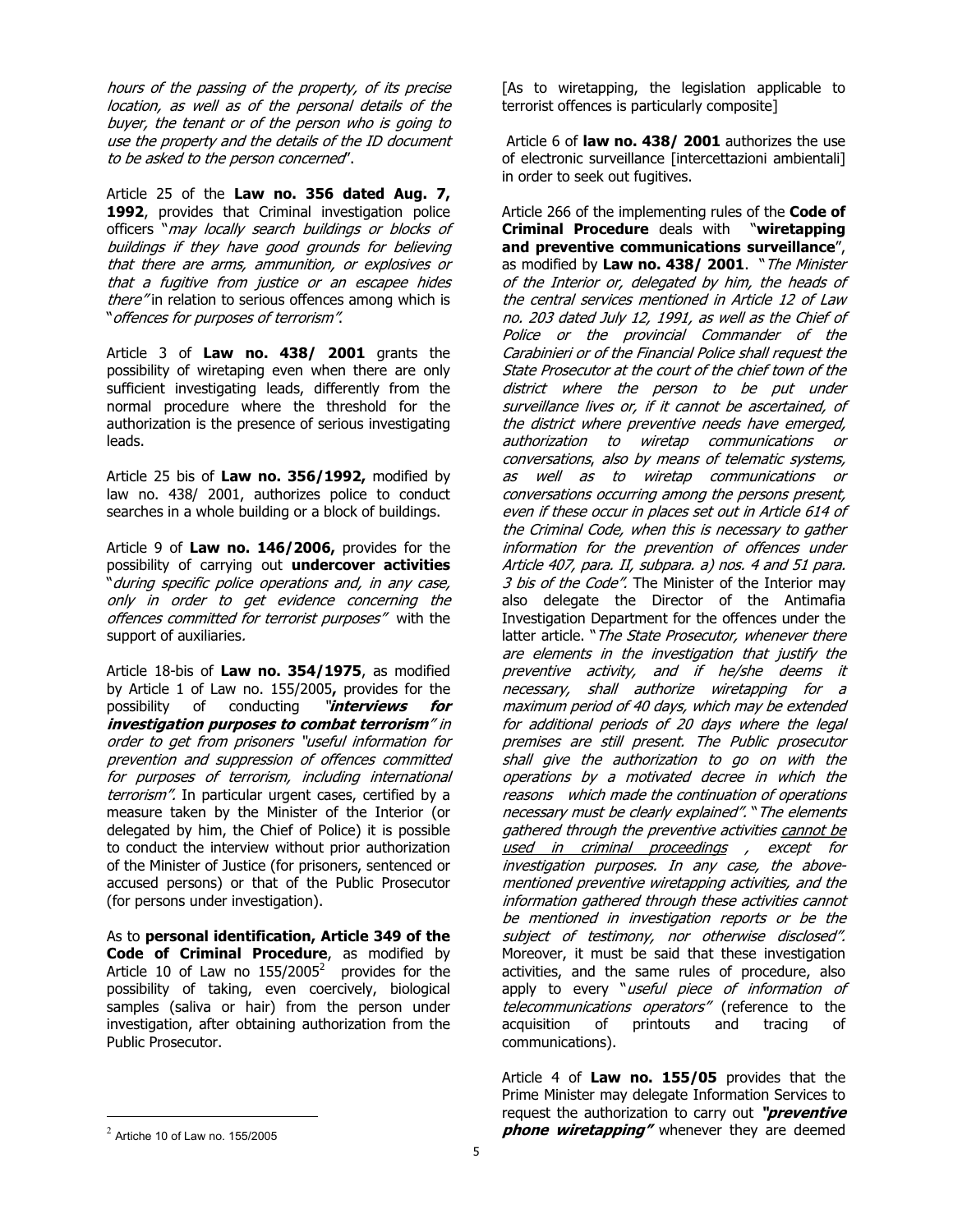to be necessary to prevent terrorist activities or subversion of the constitutional order.

Finally, **Law no. 155 of 2005** provides for:

- the possibility, for the Minister of the L**aw no. 155 of 2005** provides for:<br>the possibility, for the Minister of the<br>Interior, to set up ad hoc "*Counter-*Interior, to set up ad hoc "Counter-<br>Terrorism Units", that is to say joint investigation units to carry out Criminal Police Investigation following particularly serious terrorist offences (Article 5);
- the increase in the time-limits concerning the storage of data relating to telephone and telematic traffic for companies providing the relevant services (Article 6) (24 months for telephone traffic data and 6 months for telematic traffic data).

### **OTHER RELEVANT LEGISLATION**

#### **Escort to the border [Espulsione amministrativa]**

Another important innovation introduced by Law 155 is the one relating to integrations to the rules on the **escort to the border [espulsione amministrativa]** of a foreigner, generally regulated by paragraph 1 of Article 13 of Legislative Decree no. 286/98 which provides for the deportation of a foreigner on grounds of public order and security.

This measure is adopted by the Home Affairs Minister, after informing the Prime Minister, by means of a grounded order, adequately substantiating the "dangerousness" of the person being expelled in relation to the "security of the State", for example, a person involved in espionage or terrorist activities. In such a case deportation shall be immediately enforceable.

This measure is particularly effective because it is addressed to foreigners having a regular stay permit in our country, and therefore, establishing their nationality would not be a problem.<br>Obviously, targeted and thorough gathering

of information by the Police Forces and Information Services is fundamental to the issuance of the said provision, so as to support and appropriately substantiate the deportation proposal.

Law decree 144/05, converted into Law 155/05, brought about changes to such law provision by means of some adjustments.

According to Article 3 of Law 155/05 deportation may be ordered also by the Prefetto, delegated by the Home Affairs Minister, against the foreigner for whom there are grounded reasons to believe that his/her stay in Italy may in any way

whatsoever facilitate terrorist organizations or activities, even at an international level.

In any case, this new law reaffirms some cases in which this provision shall not be applied:

- when the foreigner is under 18, except for the right to follow his/her parent or foster parent who is being expelled;
- **-** when the foreigner has a regular stay permit;
- **-** when the foreigner lives with a relative within the fourth degree or his/her spouse of Italian nationality;
- **-** when the foreigner is pregnant or during the 6 months following the birth of the child under the foreigner's care (an interpreting judgment of the Constitutional Court extended the case as to include also the spouse).

In no case shall deportation be enforced when in the country of destination the foreigner may be persecuted on grounds of race, sex, language, nationality, religion, political opinions, personal or social conditions, or may risk being sent to another State in which he/she is not protected from such persecutions.

One of the most important innovations introduced by Law 155 of 2005 was the one on the immediate and unlimited enforcement of the deportation order, according to which the Head of Police, who materially enforced the provision, did not have to:

- **-** request the authorization of the Judicial Authority when there were criminal proceedings pending against a foreigner;
- **-** request the Justice of the Peace to validate the provision to escort the foreigner being expelled to the border;
- **-** wait for the issuance of a decision of the Regional Administrative Court [T.A.R.], before which both measures may be challenged by the party concerned. Indeed, an application submitted before the aforesaid Regional Court did not suspend the enforcement of the measure.

The new provisions, introduced by **Decree law no. 249 of December 2007**, although establishing that the deportation order is immediately enforceable, even though it is appealed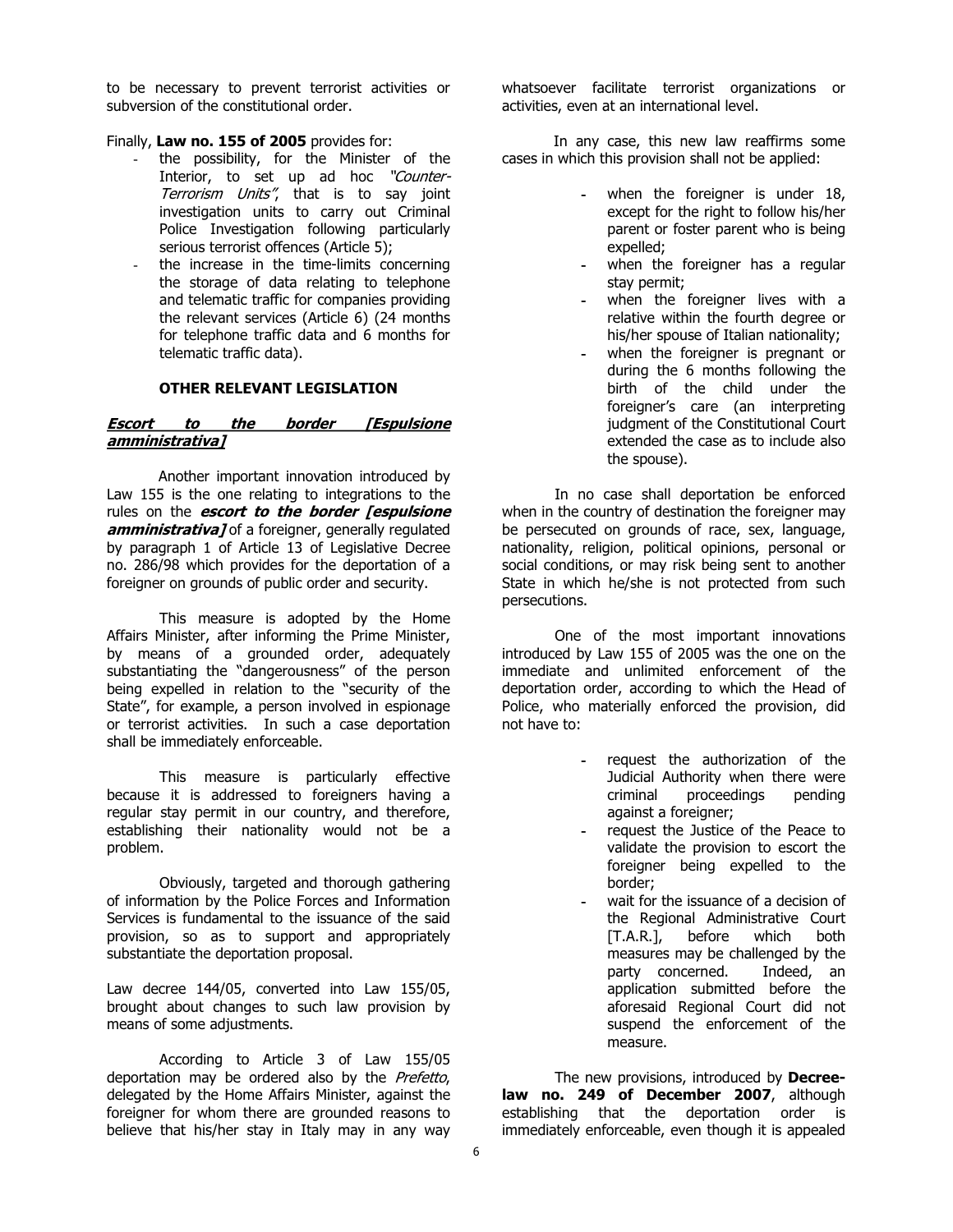against or challenged by the concerned party provides that the provision be submitted to a single judge Court for approval.

## **Compensation of victims**

Benefits are provided for victims of terrorism and organized crime. They are not only financial in nature (there are, for example, health and welfare benefits, procedural benefits, etc.). Victims of terrorism and of organized crime of the mafia-type are those (Italian citizens, foreign citizens or stateless persons) who died or have suffered permanent invalidity as a result of wounds or injuries caused by those acts.

### **Prevention of financing terrorism**

Italy being a member of the European Union, the framework for implementation of the UN Resolutions on the financing of terrorism has been elaborated:

- a) by EC Regulation 881/2002 of May 27, 2002 with regard to the implementation of United Nations Security Council Resolutions 1267 (1999), 1333 (2000), 1390 (2002), 1452 (2002), 1455(2003), 1526 (2004) and 1617(2005) targeting specifically Al Qaeda and the Taliban, and
- b) by the position 931/2001 and EC Regulation 2580/2001 for the implementation of UN Security Council Resolution 1373 (2001).

In case of violation of freezing measures established by EC Regulations, administrative sanctions can be applied  $3$ .

Italy requested the UN 1267 Committee to list 70 suspected terrorists and 15 entities.

In the framework of EC Regulation 2580/2001, Italy requested the listing of one terrorist association and 17 suspected terrorists.

In addition to the current framework, Italy is setting up additional measures to improve the system of freezing economic resources, by conferring on a public institution the power to manage frozen assets other than bank or financial accounts. Such an institution would be in charge of the management and conservation of the assets until they are released and would designate an administrator to manage the property.

#### **INSTITUTIONAL FRAMEWORK**

The Ministries of Interior, Justice, Treasury and Foreign Affairs lead most of the activity of prevention of terrorist acts by coordinating the police efforts and financial supervision. Concerning the other relevant judicial activities they are carried out by Prosecutors and Judges which are both independent from the Government.

# **The Financial Security Committee (FSC)**

In particular, regarding the Ministry of Treasury, following September 11, 2001, Italy established a Financial Security Committee (FSC)<sup>4</sup>.

The Financial Security Committee (FSC) is the lead authority in the fight against terrorism financing. The Committee, chaired by the Director General of the Treasury, includes representatives of ministries, law enforcement bodies and agencies, including the Treasury, includes representatives of ministries, law-<br>enforcement bodies and agencies, including the<br>Financial Intelligence Unit (*Ufficio Italiano dei* Financial Intelligence Unit (*Ufficio Italiano dei*<br>Cambi).

The FSC has the following remit:

- co-ordinates the action of the authorities involved in the fight against terrorism financing;
- decides the names of suspected terrorists to be submitted to the EU and the UN, collecting also all necessary information to update the lists. It can also propose to the UN Security Council the delisting when appropriate;
- acts upon requests by owners of frozen assets to use frozen funds "for fundamental human needs" and
- sets up relationships with foreign correspondent units, also in order to coordinate the freezing mechanisms with other jurisdictions.

### **INTERNATIONAL CO-OPERATION**

### **Mutual assistance and extradition**

Italy is party to several multilateral or bilteral conventions related to judicial cooperation and extradition, *inter alia*, the European Convention on the Suppression of Terrorism. Italy has also implemented the European arrest warrant.

# **Measures at international level**

### **United Nations**

<sup>&</sup>lt;sup>3</sup> Article 2 of Decree Law 369/2001 converted into Law No. 431/2001

Decree Law No. 369/2001, converted into Law No. 431/2001 and recently amended by the Law No. 155 of 31 July, 2005.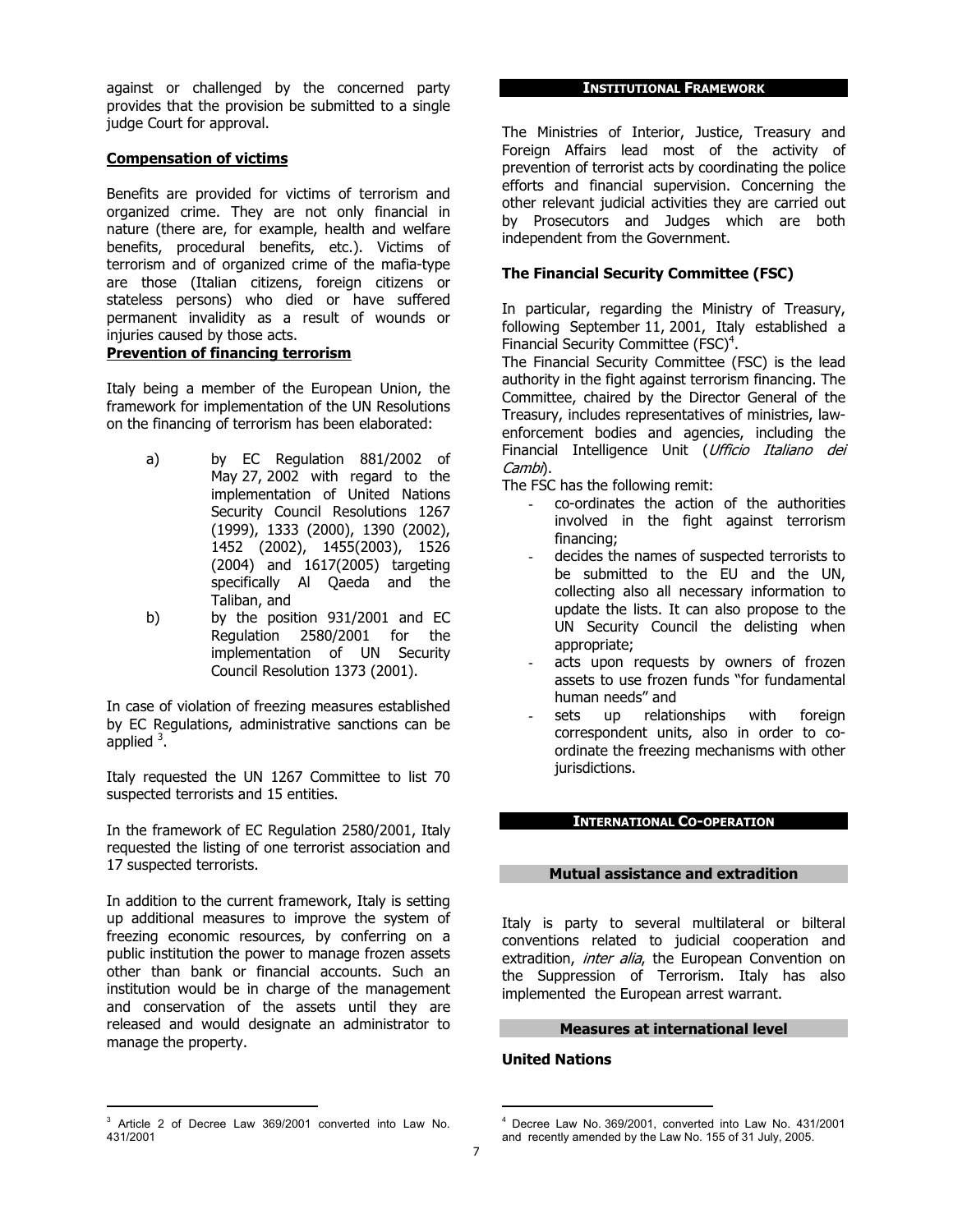Italy has ratified the twelve international Conventions against terrorism, including the International Convention for the Suppression of the Financing of Terrorism<sup>5</sup>.

Italy actively supported and complied with Security Council Resolution 1373 (2001) that imposed on states positive obligations on the present subject.

## **Financial Action Task Force on Money Laundering (FATF-GAFI)**

**Laundering (FATF-GAFI)**<br>Italy is a member of the FATF-GAFI (*Financial Action* Italy is a member of the FATF-GAFI (*Financial Action*<br>*Task Force on Money-Laundering, Groupe d'Action*<br>Financière, Internationale, sur le Blanchiment, de taly is a member of the FATF-GAFI (*Financial Action<br>Task Force on Money-Laundering, Groupe d'Action<br>Financière Internationale sur le Blanchiment de* Task Force on Money-Laundering, Groupe d'Action<br>Financière Internationale sur le Blanchiment de<br>Capitaux), the inter-governmental body established<br>in 1980 whose nurnese is the development and in 1989 whose purpose is the development and promotion of national and international policies to combat money laundering and terrorist financing. The FATF has published a set of international standards (The Forty Recommendations against money laundering and the Nine Special Recommendations against terrorism financing) - Italy is committed to their full endorsement and actively seeks worldwide compliance.

# **Measures in the EU framework**

Italy implements Council Framework Decision 2002/475/JHA of 13 June 2002 on combating terrorism and always complies with the obligations derived from the regulations related to the suppression of terrorism financing.

### **Council of Europe**

Italy is party to the European Convention on the Suppression of Terrorism and has signed the Council of Europe Convention on the Prevention of Terrorism.

#### **OBSERVATIONS ON THE DOCUMENT "NATIONAL BEST PRACTICES ON THE FIGHT AGAINST TERRORISM"**

Given the legislative framework described above, it is apparent that the Italian legislation is on the cutting edge in this field.

In particular, the national legislation already provides for:

• punishability – except for the cases of actual aiding and abetting - of the logistic supporting behaviour to the so-called operative members of the terrorist group in addition to the criminal relevance of the "mere participation" in a terrorist

organization (Arts. 270 bis and ter of the Criminal Code);

- punishability of the instigation of and incitement to terrorist crimes or crimes against humanity (paragraph 4 of Art. 414 of the Criminal Code);
- "attack for purposes of terrorism and subversion" as an independent type of "attack for purposes of terrorism and<br>subversion" as an independent type of<br>offence [*fattispecie di reato autonoma*] (Art.<br>280 of the Criminal Code): 280 of the Criminal Code);
- offences of recruitment and training (Art. 270 *quater* and *quinquies* of the Criminal Code):
- recognition of the importance of "dissociation" and above all of "active cooperation", with the consequent granting

of extenuating circumstances, reduction of penalties and the possibility to obtain a stay permit for purposes of investigation (Article 2 of Law 155/2005);

the possibility to adopt preventive measures, which in the past were limited to combating mafia (oral warning, special surveillance, prohibition of stay or obligation of domicile), was expressly provided for in Law 238/2001 also with regard to persons "operating in was expressly provided for in Law 238/2001<br>also with regard to persons "*operating in<br>groups or alone"* who "*set up preparatory*<br>acts objectively relevant aimed also with regard to persons "*operating in<br>groups or alone*" who "*set up preparatory<br>acts objectively relevant, aimed at<br>subverting the legal system of the State [1]* acts objectively relevant, aimed at<br>subverting the legal system of the State [...] acts objectively relevant, aimed at<br>subverting the legal system of the State [...]<br>by committing crimes for purposes of<br>terreriem including\_international\_terreriem" subverting the legal system of the State [...]<br>by committing crimes for purposes of<br>terrorism, including international terrorism".

 $<sup>5</sup>$  Law No. 7 of 14 January 2003.</sup>